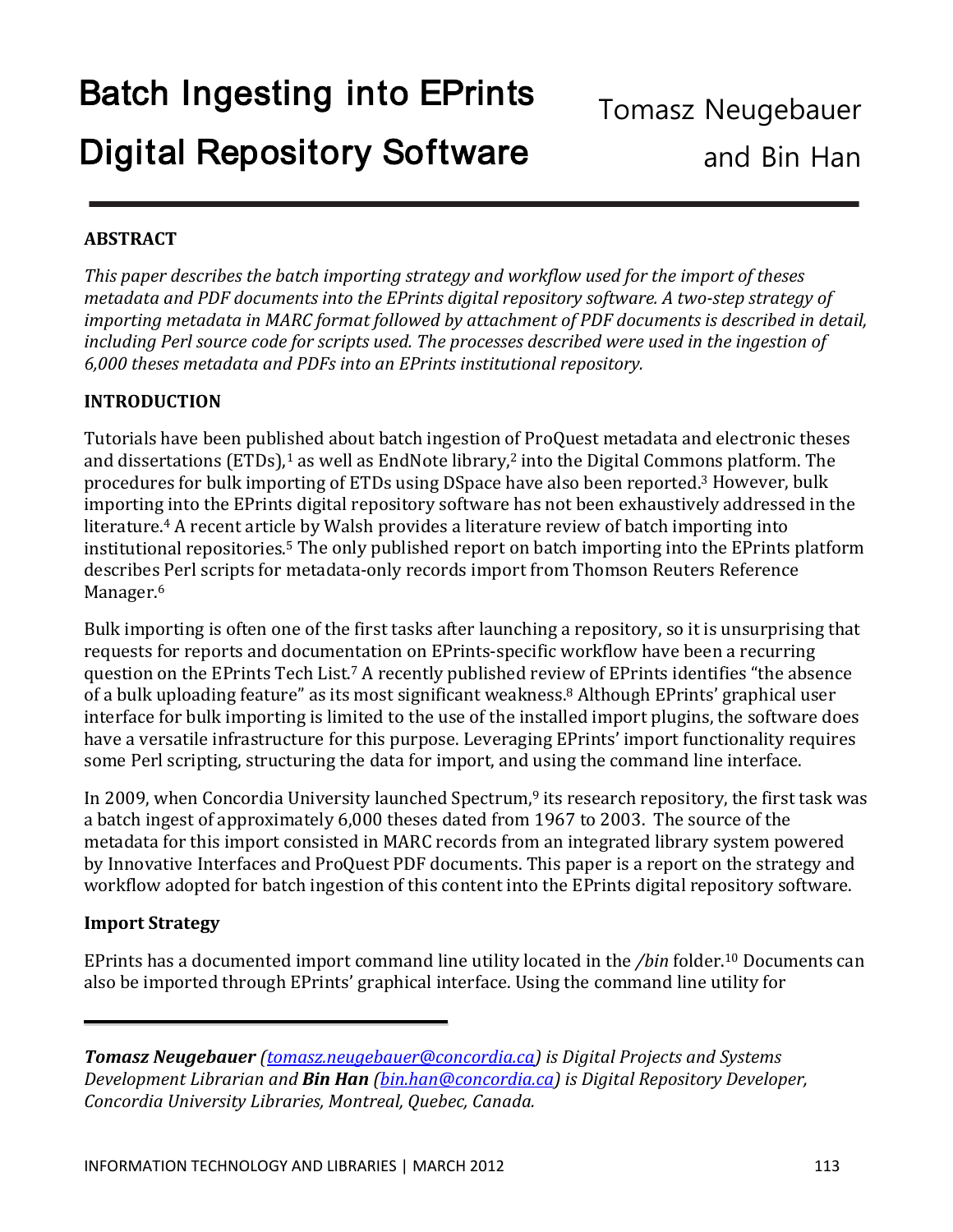importing is recommended because it is easier to monitor the operation in real time by adding progress information output to the import plugin code.

The task of batch importing can be split into the following subtasks:

- 1. import of metadata of each item
- 2. import of associated documents, such as full-text PDF files

The strategy adopted was to first import the metadata for all of the new items into the inbox of an editor's account. After this first step was completed, a script was used to loop through the newly imported eprints and attach the corresponding full-text documents. Although documents can be imported from the local file system or via HTTP, import of the files from the local file system was used.

The batch import procedure varies depending on the format of the metadata and documents to be imported. Metadata import requires a mapping of the source schema fields to the default or custom fields in EPrints. The source metadata must also be converted into one of the formats supported by EPrints' import plugins, or a custom plugin must be created. Import plugins are available for many popular formats, including BibTeX, DOI, EndNote, and PubMedXML. In addition, community-contributed import plugins such as MARC and ArXiv are available at EPrints Files.11 Since most repositories use custom metadata fields, some customization of the import plugins is usually necessary.

# **MARC Plugin for EPrints**

In EPrints, the import and export plugins ensure interoperability of the repository with other systems. Import plugins read metadata from one schema and load it into the EPrints system through a mapping of the fields into the EPrints schema. Loading MARC-encoded files into EPrints requires the installation of the import/export plugin developed by Romero and Miguel.12 The installation of this plugin requires the following two CPAN modules: *MARC::Record* and *MARC::File::USMARC*. The MARC plugin was then subclassed to create an import plugin named "Concordia Theses," which is customized for thesis MARC records.

## **Concordia Theses MARC Plugin**

The MARC plugin features a central configuration file (see appendix A) in which each MARC field is paired with a corresponding mapping to an EPrints field. Most of the fields were configured through this configuration file (see table 1).

The source MARC records from the Innovative Interfaces Integrated Library System (ILS) encode the physical description of each item using the Anglo American Cataloguing Rules, as in the following example: "ix, 133 leaves : ill. ; 29 cm." Since the default EPrints field for number of pages is of the type integer and does not allow multipart physical descriptions from the MARC 300 field, a custom text field for these physical descriptions (pages\_aacr) had to be added.

The *marc.pl* configuration file cannot be used to map compound fields, such as author names—the fields need custom mapping implementation in Perl. For instance, the MARC 100 and 700 fields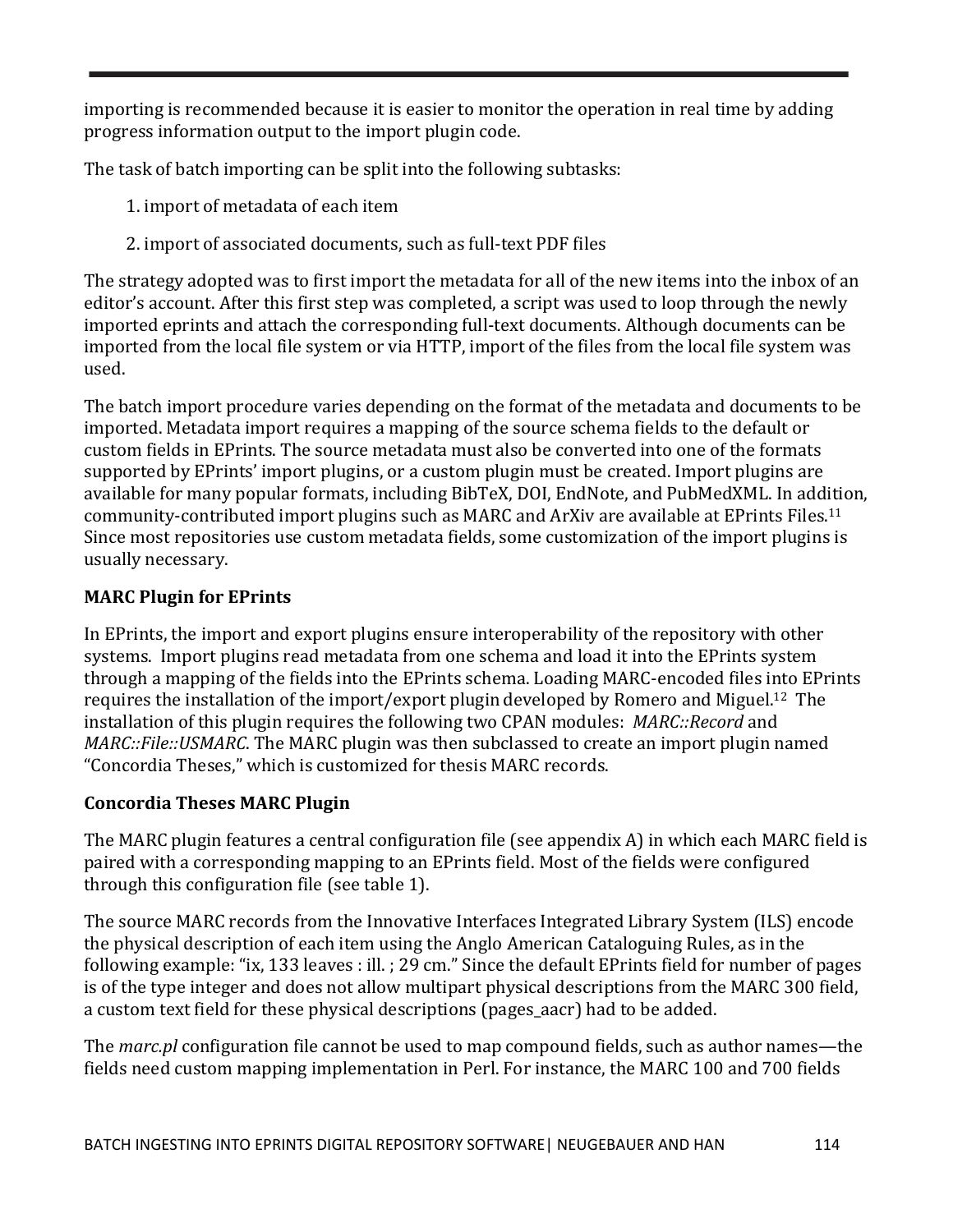are transferred into the EPrints author compound field (in *MARC.pm*). Similarly, MARC 599 is mapped into a custom thesis advisor compound field.

| <b>MARC</b> field | <b>EPrints field</b> |
|-------------------|----------------------|
| 020a              | isbn                 |
| 020z              | isbn                 |
| 022a              | issn                 |
| 245a              | title                |
| 250a              | edition              |
| 260a              | place_of_pub         |
| 260b              | publisher            |
| 260c              | date                 |
| 300a              | pages_aacr           |
| 362a              | volume               |
| 440a              | series               |
| 440c              | volume               |
| 440x              | issn                 |
| 520a              | abstract             |
| 730a              | publication          |

**Table 1. Mapping Table from MARC to EPrints**

Helge Knüttel's refinements to the MARC plugin shared on the EPrints Tech List were employed in the implementation of a new subclass of MARC import for the Concordia Theses MARC records. In the implementation of the Concordia Theses plugin, *ConcordiaTheses.pm* inherits from *MARC.pm.* (See figure 1.)**<sup>13</sup>**

Knüttel added two methods that make it easier to subclass the general MARC plugin and add unique mappings: *handle\_marc\_specialities* and *post\_process\_eprint*. The *post\_process\_eprint*  function was not used to attach the full-text documents to each eprint. Instead, the strategy to import the full-text documents using a separate *attach\_documents* script was used (see "Theses Document File Attachment" below). Import of all of the specialized fields, such as *thesis type* (mapped from MARC 710t), *program*, *department*, and *proquest id*, was implemented in the function *handle\_marc\_specialities* of *ConcordiaTheses.pm*. For instance, 502a in the MARC record contains the department information, whereas an EPrints system like Spectrum stores department hierarchy as subject objects in a tree. Therefore importing the department information based on the value of 502a required regular expression searches of this MARC field to find the mapping into a corresponding *subject id.* This was implemented in the *handle\_marc\_specialities* function.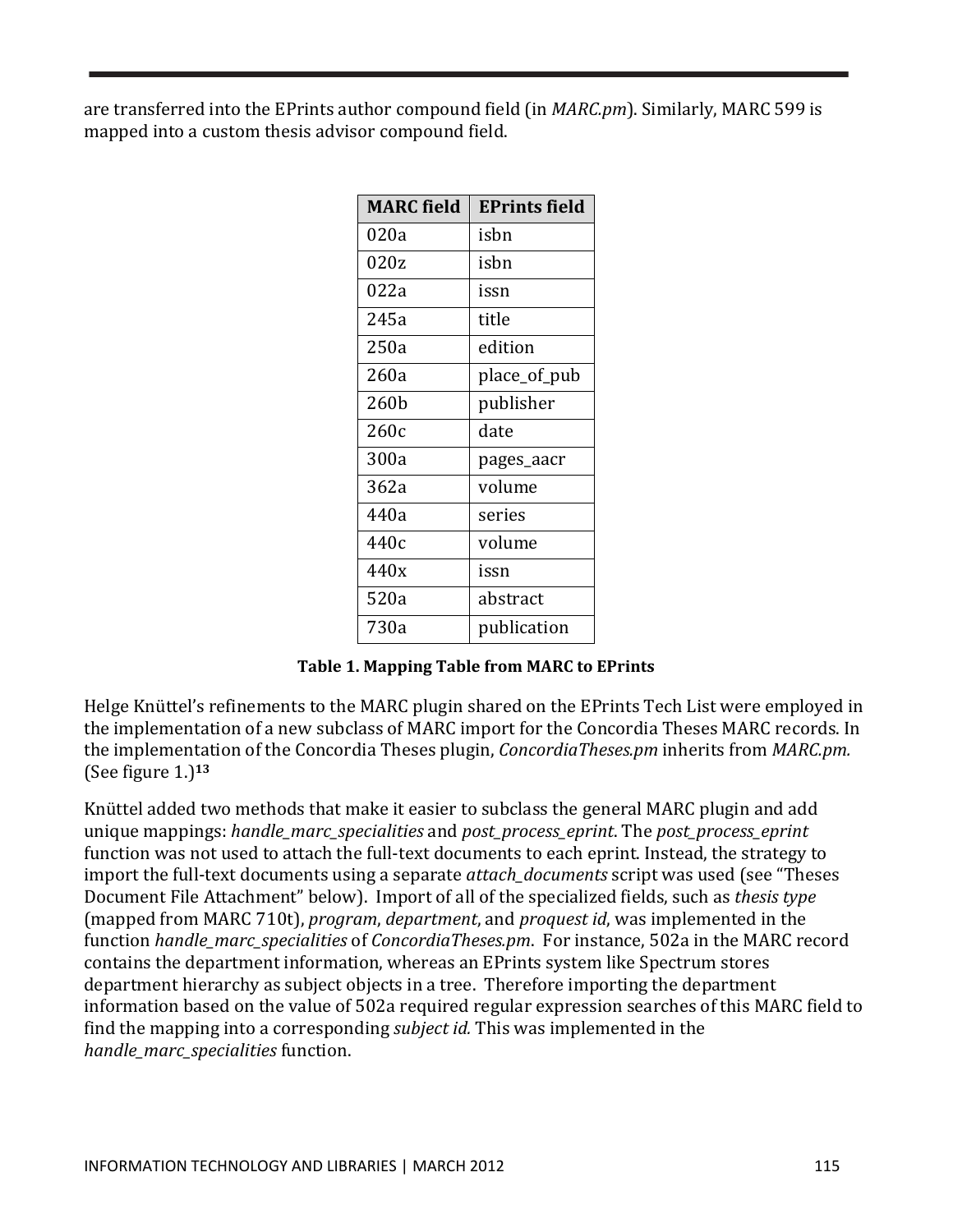

# **Figure 1. Concordia Theses Class Diagram, created with the Perl module UML::Class::Simple**

## **Execution of the Theses Metadata Import**

The depositing user's name is displayed along with the metadata for each eprint. A *batchimporter* user with the corporate name "Concordia University Libraries" was created to carry out the import. As a result, the public display of the imported items shows the following as a part of the metadata: "Deposited By: Concordia University Libraries." The MARC plugin requires the encoding of the source MARC files to be UTF-8, whereas the records are exported from the ILS with MARC-8 encoding. Therefore MarcEdit software developed by Reese was used to convert the MARC file to UTF-8.14

To activate the import, the main MARC import plugin and its subclass, *ConcordiaTheses.pm*, have to be placed in the plugin folder */perl\_lib/EPrints/Plugin/Import/MARC/*. The configuration file

BATCH INGESTING INTO EPRINTS DIGITAL REPOSITORY SOFTWARE | NEUGEBAUER AND HAN 116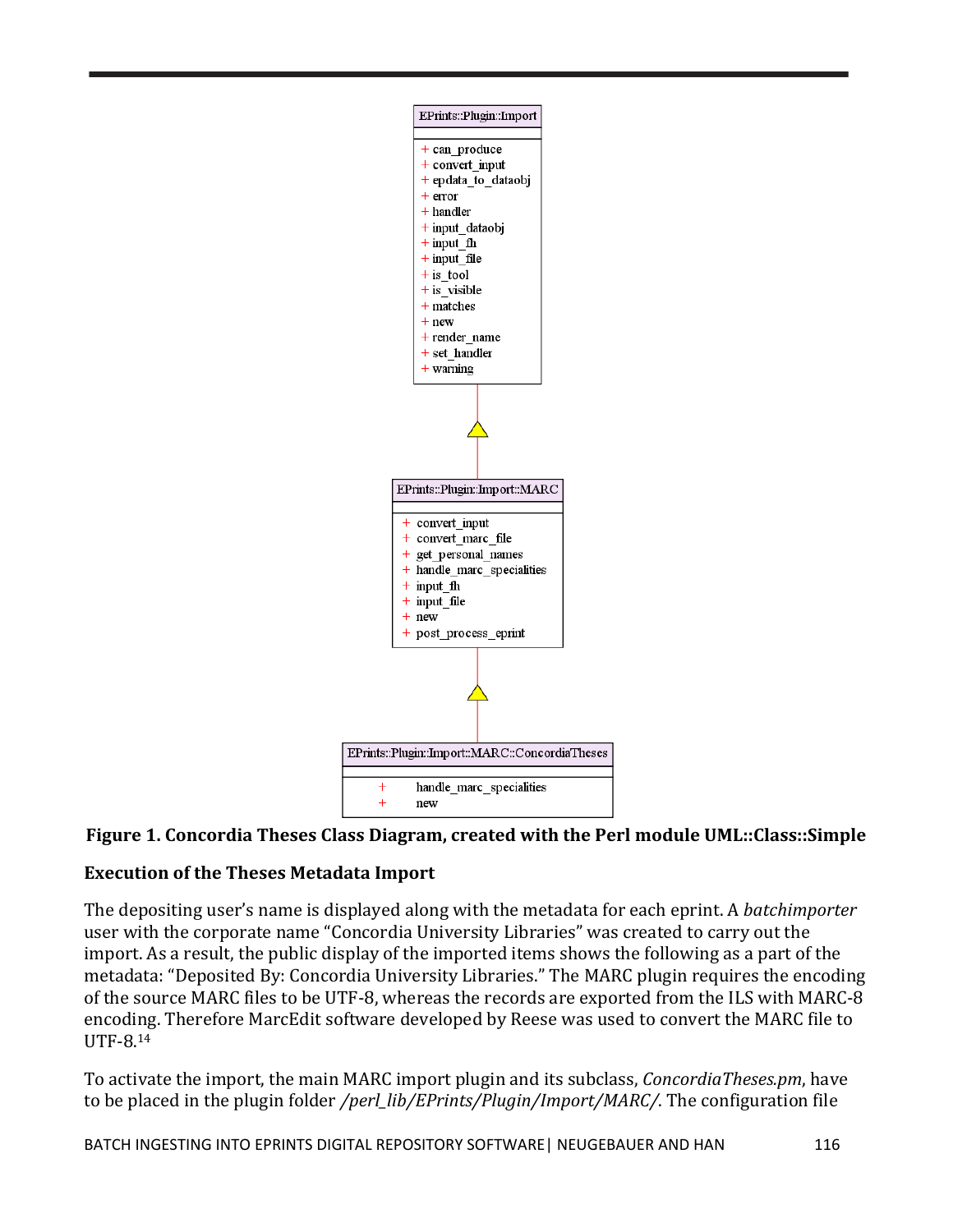(see appendix A) must also be placed with the rest of the configurable files in */archives/REPOSITORYID/cfg/cfg.d*. The plugin can then be activated from the command line using the *import* script in the /*bin* folder. A detailed description of this script and its usage is documented on the EPrints Wiki. The following EPrints command from the */bin* folder was used to launch the import:

*import REPOSITORYID --verbose --user batchimporter eprint MARC::ConcordiaTheses Theses-utf8.mrc*

Following the aforementioned steps, all the theses metadata was imported into the EPrints software. The new items were imported with their statuses set to *inbox*. A status set to *inbox* means that the imported items are in the work area of *batchimporter* user and will need to be moved to live public access by switching their status to *archive*.

## **Theses Document File Attachment**

After the process of importing the metadata of each thesis is complete, the corresponding document files need to be attached. The *proquest id* was used to link the full-text PDF documents to the metadata records. All of the MARC records contained the *proquest id*, while the PDF files, received from ProQuest, were delivered with the corresponding *proquest id* as the filename. The PDFs were uploaded to a folder on the repository web server using FTP. The *attach\_documents* script (see appendix B for source code) was then used to attach the documents to each of the imported eprints in the *batchimporter*'s inbox and to move the imported eprints to the live archive.

| <b>Variable</b>                | <b>Comment</b>                                |
|--------------------------------|-----------------------------------------------|
| \$root dir $=$                 | This is the root folder<br>where all the      |
| 'bin/import-<br>data/proquest' | associated documents                          |
|                                | are uploaded by FTP.                          |
|                                |                                               |
| $\theta$ sdepositor =          | Only the items                                |
| 'batchimporter'                | deposited by a defined                        |
|                                | depositor, in this case                       |
|                                | batchimporter, will be<br>moved from inbox to |
|                                | live archive.                                 |
| \$dataset_id = 'inbox'         | Limit the dataset to                          |
|                                | those eprints with                            |
|                                | status set to inbox                           |
| \$repositoryid =               | The internal EPrints                          |
| 'library'                      | identifier of the                             |
|                                | repository                                    |

Several variables need to be set at the beginning of the *attach\_documents* operation (see table 2).

**Table 2. Variables to be Set in the attach\_documents Script**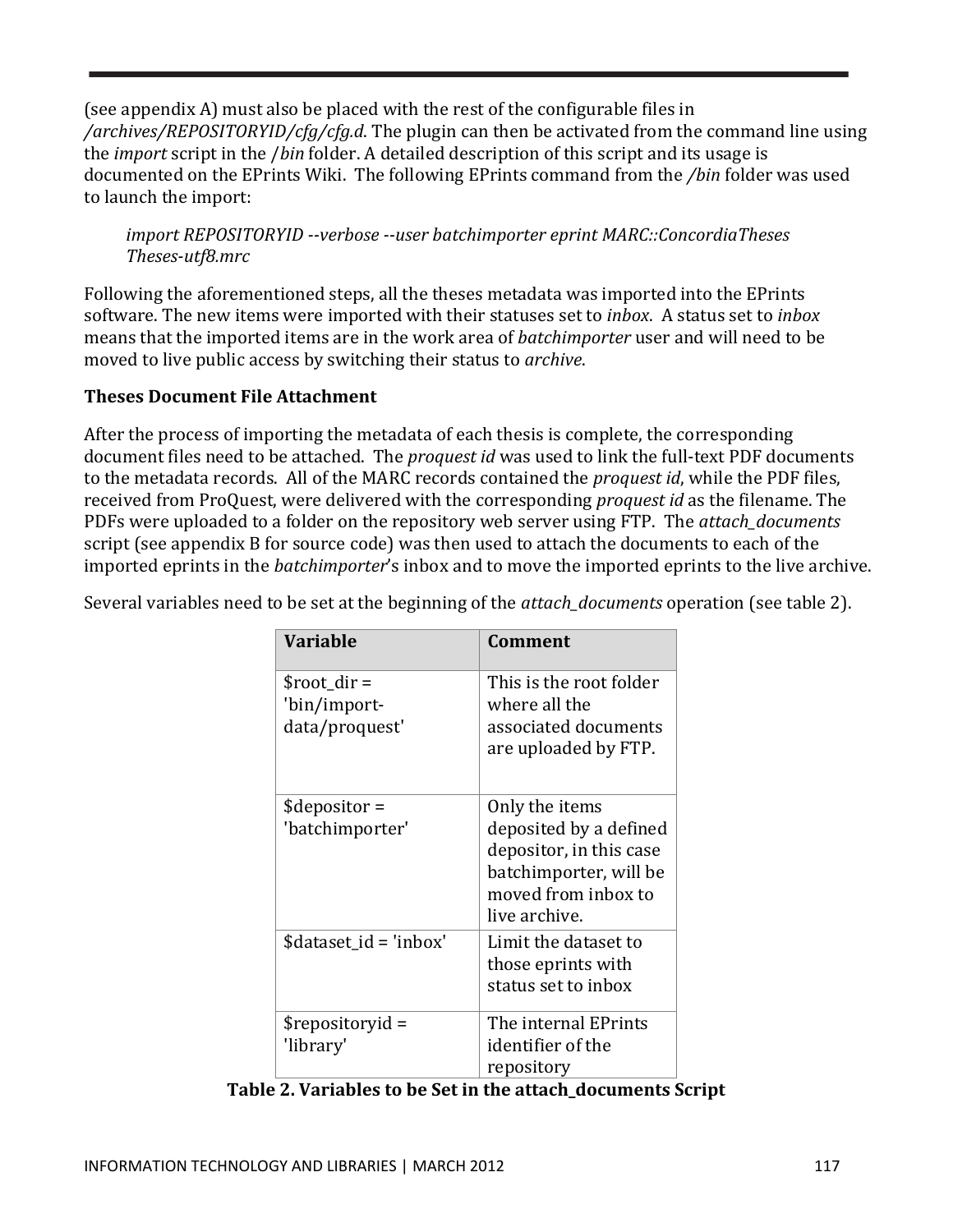The following command is used to proceed with file attachment, while the output log is redirected and saved in the file *ATTACHMENT:*

*/bin/attach\_documents.pl > ./ATTACHMENT 2>&1*

The thesis metadata record was made live even if it did not contain a corresponding document file. A list of *eprint ids* of theses that did not contain a corresponding full-text PDF document are listed at the end of the log file, along with the count of the number of theses that were made live.

After the import operation is complete, all the abstract pages need to be regenerated with the following command:

*/bin/generate\_abstracts REPOSITORYID* 

# **CONCLUSIONS**

This paper is a detailed report on batch importing into the EPrints system. The authors believe that this paper and its accompanying source code is a useful contribution to the literature on batch importing into digital repository systems. In particular, it should be useful to institutions that are adopting the EPrints digital repository software. Batch importing of content is a basic and fundamental function of a repository system, which is why the topic has come up repeatedly on the EPrints Tech List and in a repository software review.

The methods that we describe for carrying out batch importing in EPrints make use of the command line and require Perl scripting. More robust administrative graphical user interface support for batch import functions would be a useful feature to develop in the platform.

# **ACKNOWLEDGEMENTS**

*The authors would like thank Mia Massicotte for exporting the metadata records from the integrated library system. We would also like to thank Alexandros Nitsiou, Raquel Horlick, Adam Field, and the reviewers at* Information Technology and Libraries *for their useful comments and suggestions.*

# **REFERENCES**

<span id="page-5-0"></span> $\overline{\phantom{a}}$ 1. Shawn Averkamp and Joanna Lee, "Repurposing ProQuest Metadata for Batch Ingesting ETDs into an Institutional Repository," *code{4}lib journal* 7 (2009),

```
http://journal.code4lib.org/articles/1647 (accessed June 27, 2011).
```
2. Michael Witt and Mark P. Newton, "Preparing Batch Deposits for Digital Commons Repositories," 2008, [http://docs.lib.purdue.edu/lib\\_research/96/](http://docs.lib.purdue.edu/lib_research/96/) (accessed June 20, 2011).

3. Randall Floyd, "Automated Electronic Thesis and Dissertations Ingest," 2009,

[https://wiki.dlib.indiana.edu/display/IUSW/Automated+Electronic+Thesis+and+Dissertations+I](https://wiki.dlib.indiana.edu/display/IUSW/Automated+Electronic+Thesis+and+Dissertations+Ingest) [ngest](https://wiki.dlib.indiana.edu/display/IUSW/Automated+Electronic+Thesis+and+Dissertations+Ingest) (accessed May 26, 2011).

5. Maureen P. Walsh, "Batch Loading Collections into DSpace: Using Perl Scripts for Automation and Quality Control," *Information Technology & Libraries* 29, no. 3 (2010): 117–27,

<sup>4.</sup> EPrints Digital Repository Software, University of Southampton, UK,<http://www.eprints.org/> (accessed June 27, 2011).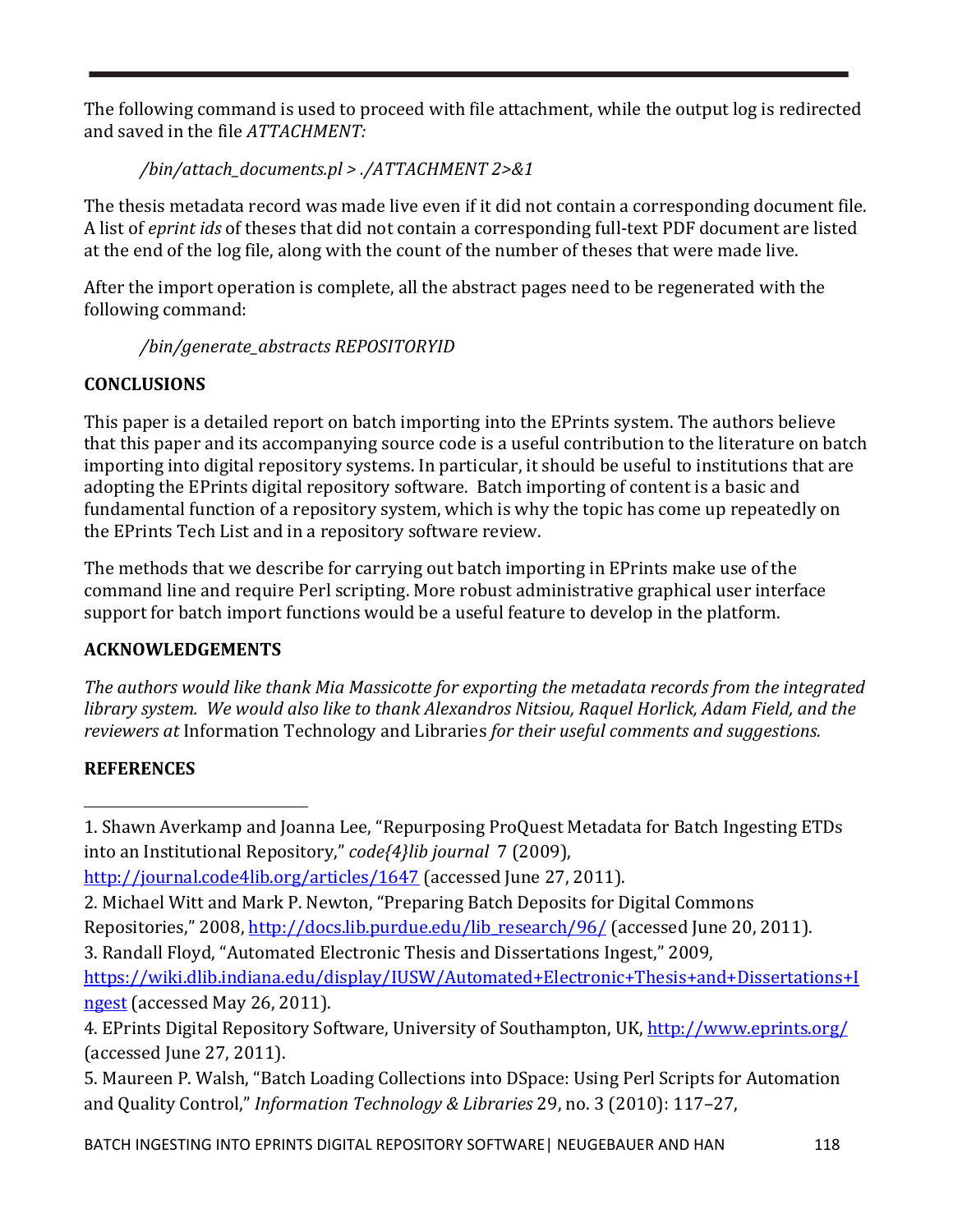$\overline{\phantom{a}}$ <http://search.ebscohost.com/login.aspx?direct=true&db=a9h&AN=52871761&site=ehost-live> (accessed June 26, 2011).

6. Lesley Drysdale, "Importing Records from Reference Manager into GNU EPrints," 2004, <http://hdl.handle.net/1905/175> (accessed June 27, 2011).

7. EPrints Tech List, University of Southampton, UK,<http://www.eprints.org/tech.php/>(accessed June 27, 2011).

8. Mike Beazly, "Eprints Institutional Repository Software: A Review," *Partnership: the Canadian Journal of Library & Information Practice & Research* 5, no. 2 (2010),

<http://journal.lib.uoguelph.ca/index.php/perj/article/viewArticle/1234> (accessed June 27, 2011).

9. Concordia University Libraries, "Spectrum: Concordia University Research Repository," [http://spectrum.library.concordia.ca](http://spectrum.library.concordia.ca/) (accessed June 27, 2011).

10. EPrints Wiki, "API:bin/import," University of Southampton, UK,

<http://wiki.eprints.org/w/API:bin/import> (accessed June 23, 2011).

11. EPrints Files, University of Southampton, UK,<http://files.eprints.org/> (accessed June 24 2011).

12. Parella Romero and Jose Miguel, "MARC Import/Export Plugins for GNU EPrints3," EPrints Files, 2008,<http://files.eprints.org/323/> (accessed May 31, 2011).

13. Agent Zhang and Maxim Zenin, "UML:Class::Simple," CPAN,

<http://search.cpan.org/~agent/UML-Class-Simple-0.18/lib/UML/Class/Simple.pm>(accessed September 20, 2011).

14. Terry Reese, "MarcEdit: Downloads," Oregon State University,

<http://people.oregonstate.edu/~reeset/marcedit/html/downloads.html>(accessed June 27, 2011).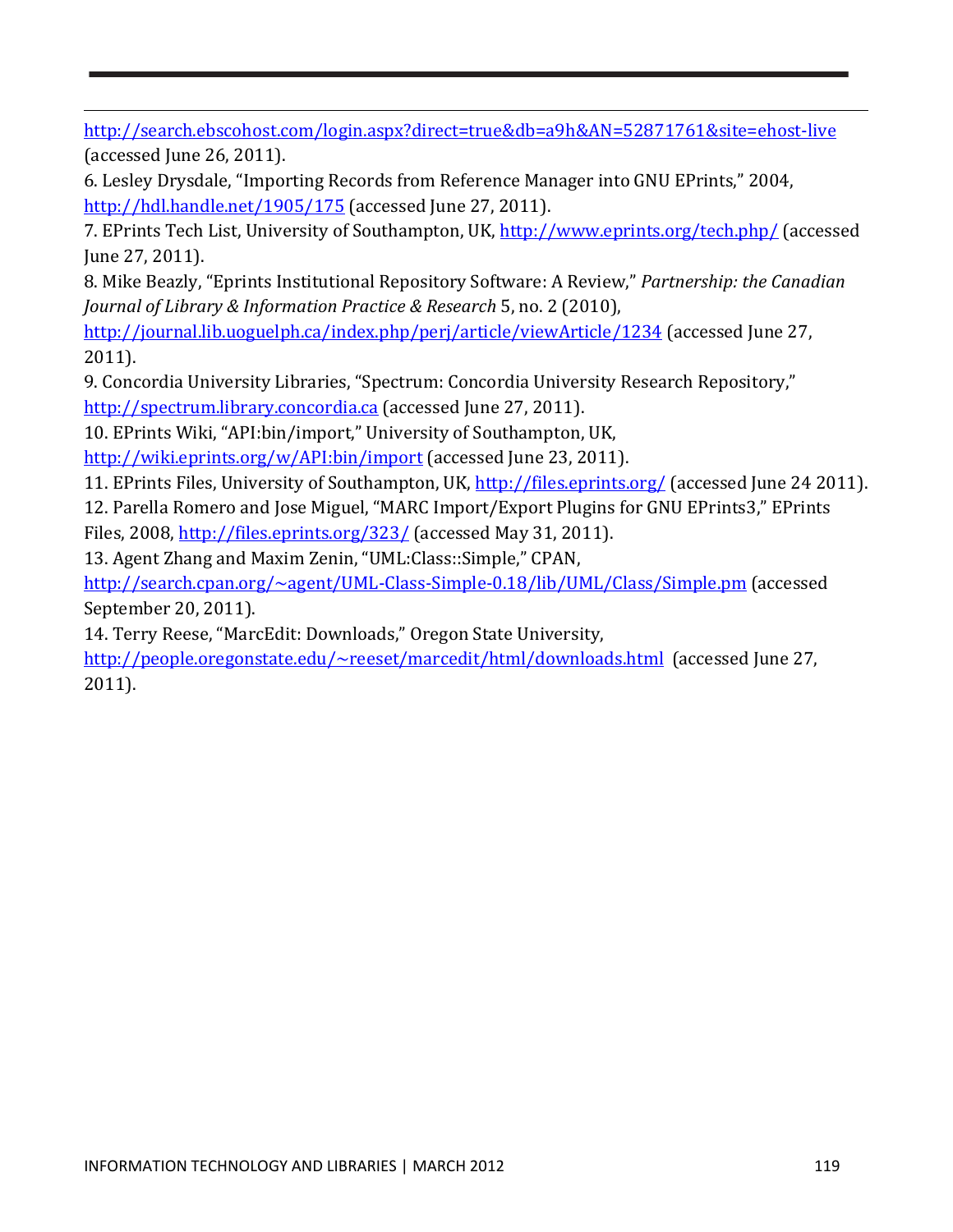```
Appendix A. marc.pl Configuration File
```

```
#
# Plugin EPrints::Plugin::Import::MARC
#
# MARC tofro EPrints Mappings
# Do _not_ add compound mappings here.
$c->{marc}->{marc2ep} = { # MARC to EPrints
   '020a' => 'isbn',
   '020z' => 'isbn',
   '022a' => 'issn',
   '245a' => 'title',
   '245b' => 'subtitle',
   '250a' => 'edition',
   '260a' => 'place_of_pub',
   '260b' => 'publisher',
   '260c' => 'date',
   '362a' => 'volume',
  '440a' => 'series',
   '440c' => 'volume',
  '440x' => 'issn',
   '520a' => 'abstract',
   '730a' => 'publication',
};
$c->{marc}->{marc2ep}->{constants} = {
};
###################################################################
###
#
# Plugin-specific settings.
#
# Any non empty hash set for a specific plugin will override the
# general one above!
#
###################################################################
###
#
# Plugin EPrints::Plugin::Import::MARC::ConcordiaTheses
#
$c->{marc}->{'EPrints::Plugin::Import::MARC::ConcordiaTheses'}->{marc2ep} = {
   '020a' => 'isbn',
   '020z' => 'isbn',
   '022a' => 'issn',
   '250a' => 'edition',
```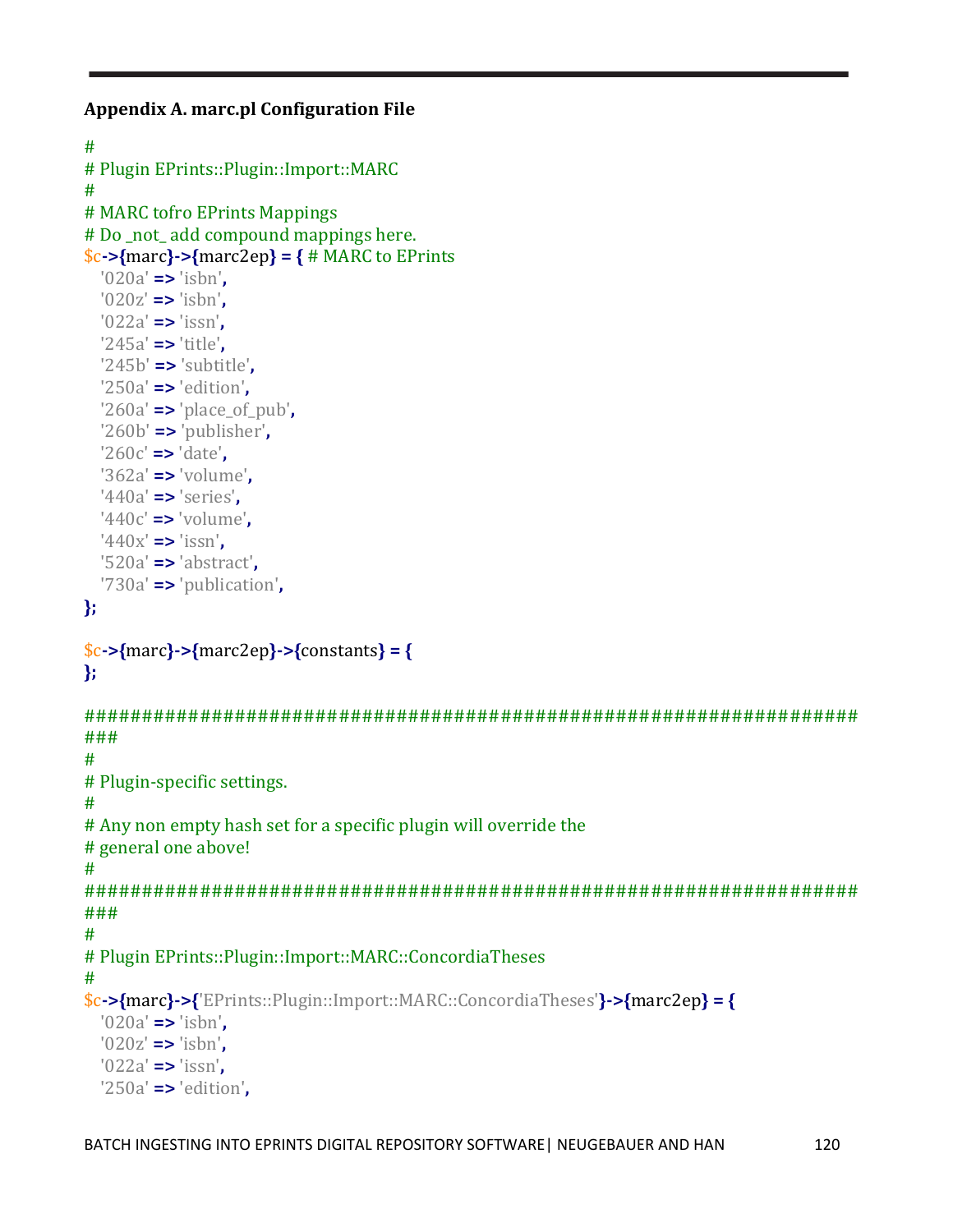

```
$c->{marc}->{'EPrints::Plugin::Import::MARC::ConcordiaTheses'}->{constants} = { # MARC to 
EPrints constants
   'type' => 'thesis',
```

```
 'institution' => 'Concordia University',
   'date_type' => 'submitted',
};
```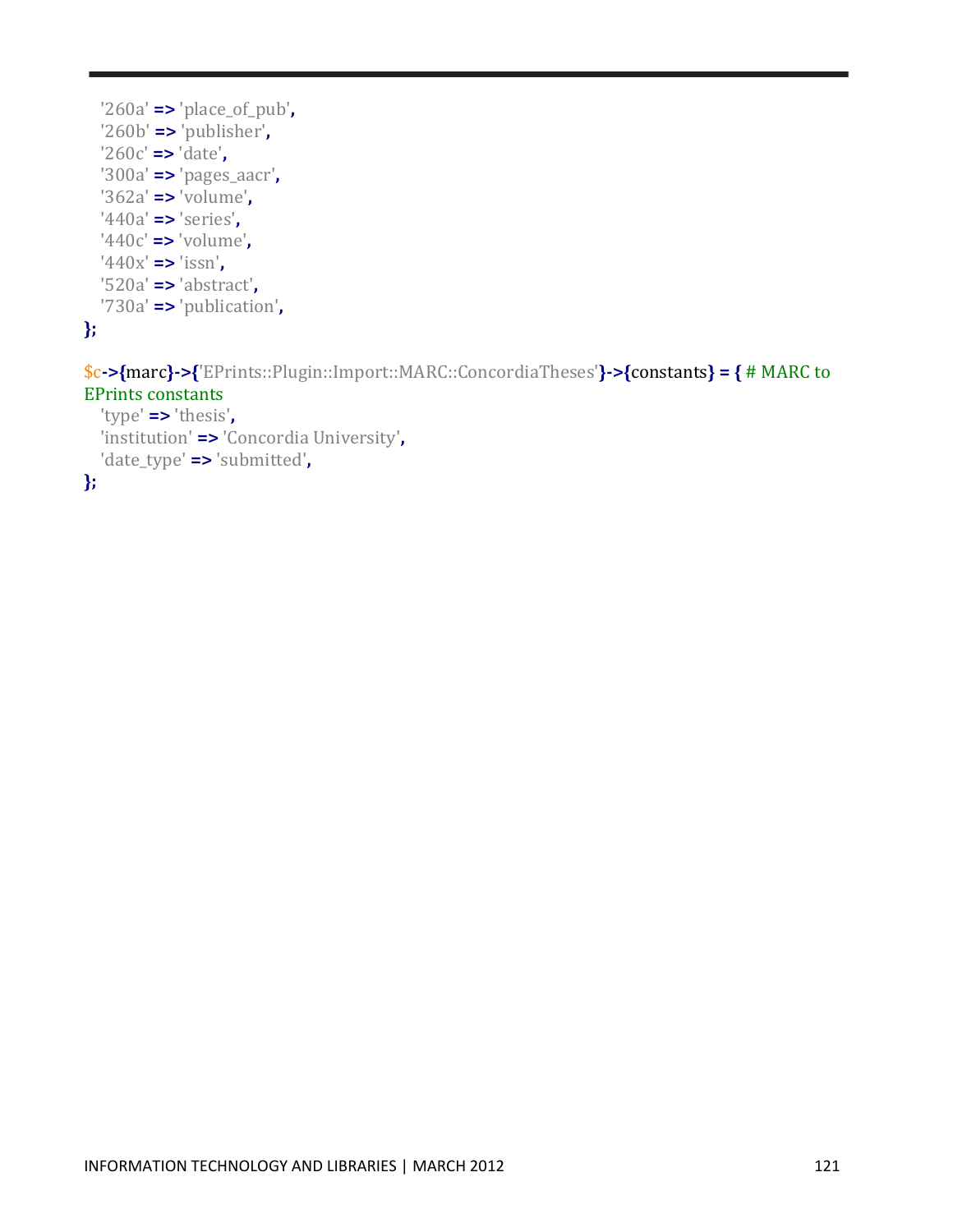## **Appendix B. attach\_documents.pl**

# #!/usr/bin/perl -I/opt/eprints3/perl\_lib

=head1 DESCRIPTION

This script allows you to attach a file to an eprint object by proquest id.

=head1 COPYRIGHT AND LICENSE 2009 Adam Field, Tomasz Neugebauer <tomasz.neugebauer@concordia.ca> 2011 Bin Han <bin.han@concordia.ca> This module is free software under the same terms of Perl. Compatible with EPrints 3.2.4 (Victoria Sponge).

 $=$ cut

**use** strict**; use** warnings**; use** EPrints**;**

```
my $repositoryid = 'library';
```

```
my $root_dir = '/opt/eprints3/bin/import-data/proquest'; #location of PDF files
my $dataset id = 'inbox'; #change to 'eprint' if you want to run it over everything.
my $depositor = 'batchimporter'; #limit import to $depositor's Inbox
```

```
#global variables for log purposes<br>my $int live = 0; #count of epri
my $int_live = 0; #count of eprints moved to live archive with a document my $int_doc = 0; #count of eprints that already have document attached
my $int_doc = 0; #count of eprints that already have document attached my @array doc; #ids of eprints that already have documents
                              #ids of eprints that already have documents
my $int_no_doc = 0; #count of eprints moved to live with no document attached my @array no doc; #ids of eprints that have no documents
                                 #ids of eprints that have no documents
my $int_no_proid = 0; #count of eprints with no proquest id
my @array_no_proid; #ids of eprints with no proquest id
```
**my** \$session **=** EPrints**::**Session**->**new**(**1**,** \$repositoryid**); die** "couldn't create session for \$repositoryid\n" **unless defined** \$session**;**

#the hash contains all the files that need to be uploaded #the hash contains key-value pairs: (pq\_id => filename) **my** \$filemap **= {};** load\_filemap**(**\$root\_dir**);**

```
#get all eprints in inbox dataset
my $dataset = $session->get_repository->get_dataset($dataset_id);
#run attach_file on each eprint object
$dataset->map($session, \&attach_file);
```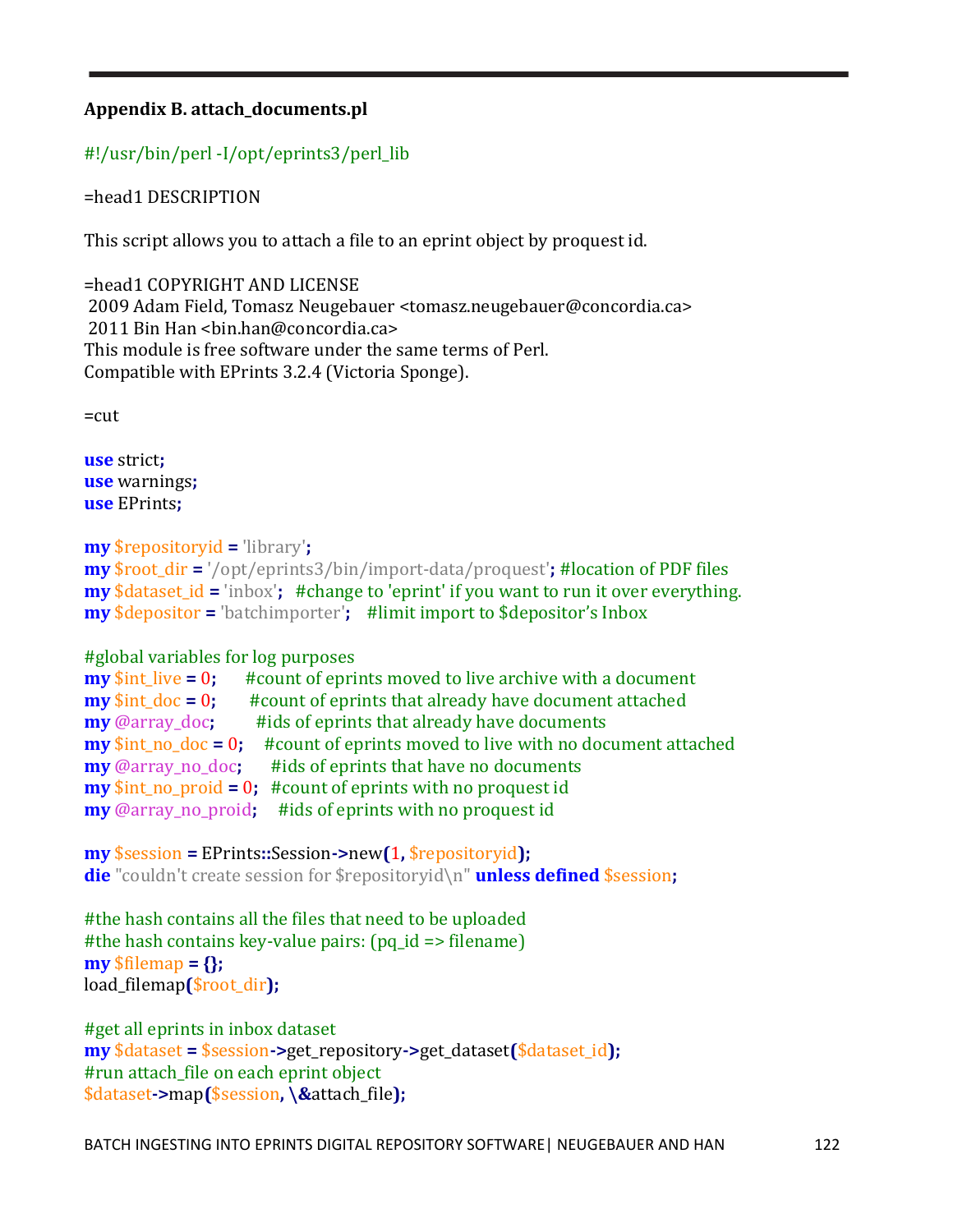#### #output log for attachment

**print** "#### \$int\_doc eprints already have document attached, skip ####\n @array\_doc\n"; **print** "#### \$int no proid eprints doesn't have proquest id, skip ####\n @array no proid\n"; **print** "#### \$int no doc eprints doesn't have associated document, moved to live ####\n @array\_no\_doc\n"**;**

```
#total number of eprints that were made live: those with and without documents.
my $int_total_live = $int_live + $int_no_doc;
print "#### Intotal: $int total live eprints moved to live ####\n";
```

```
#attach file to corresponding eprint object
sub attach file
{
   my ($session, $ds, $eprint) = @_;
   #skip if eprint already has a document attached
  my $full text status = $eprint->get value( "full text status" );
   if ($full_text_status ne "none")
   {
     print "EPrint ".$eprint->get_id." already has a document, skipping\n";
     $int_doc ++;
     push ( @array_doc, $eprint->get_id );
     return;
   }
```

```
 #retrieve username/userid associated with current eprint
 my $user = new EPrints::DataObj::User( 
   $eprint->{ session },
   $eprint->get_value( "userid" ) );
 my $username;
```

```
 # exit in case of failure to retrieve associated user, just in case.
 return unless defined $user; 
 $username = $user->get_value( "username" );
 # $dataset includes all eprints in Inbox, so we limit to $depositor's items only
 return if( $username ne $depositor );
```

```
 #skip if no proquest id is associated with the current eprint
 my $pq_id = $eprint->get_value('pq_id');
 if (not defined $pq_id)
 {
   print "EPrint ".$eprint->get_id." doesn't have a proquest id, skipping\n";
   $int_no_proid ++;
```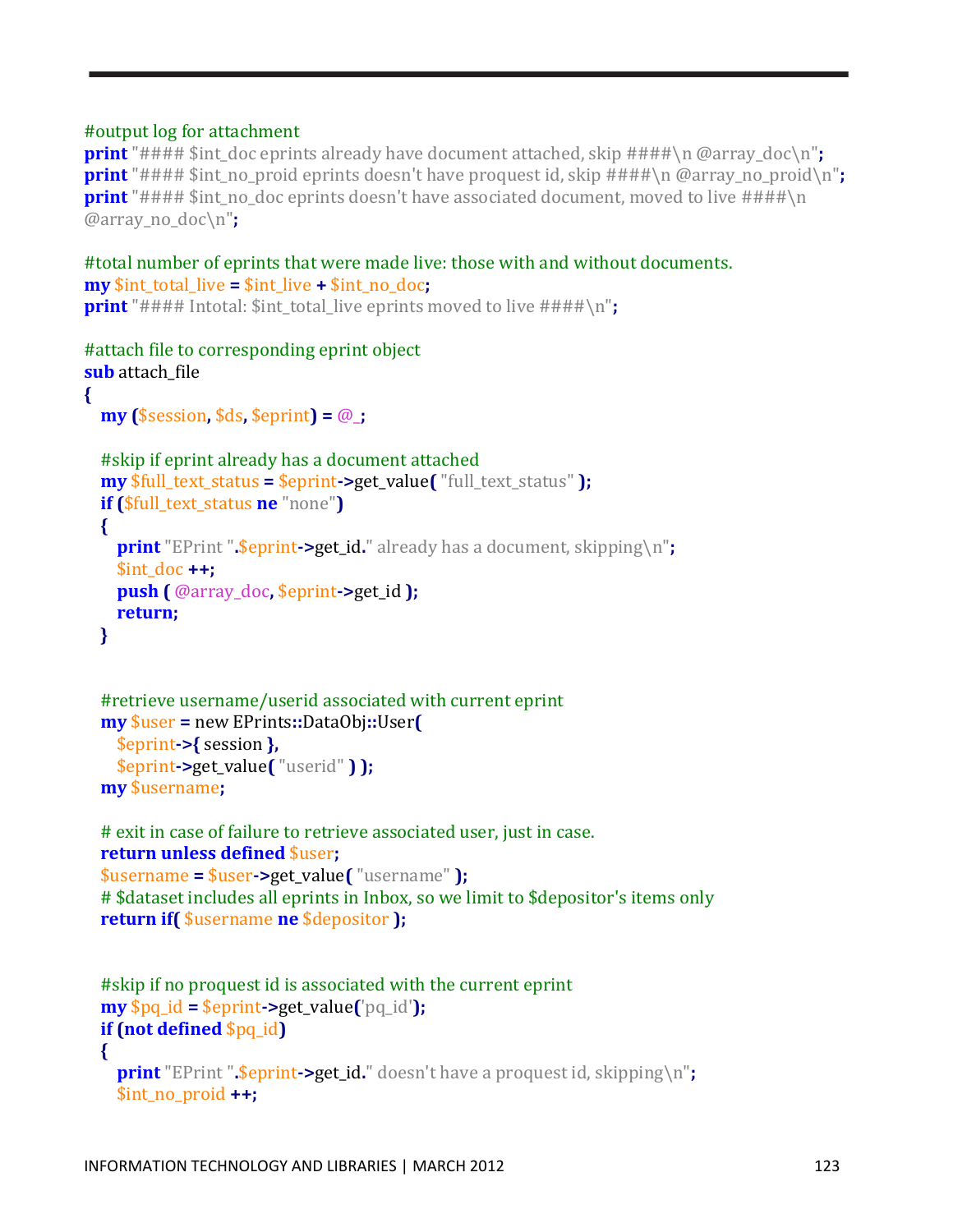```
 push ( @array_no_proid, $eprint->get_id );
     return;
   }
   #remove space from proquest id
  $pq_id = ~s/\surd g;
   #attach the PDF to eprint objects and move to live archive
   if ($filemap->{$pq_id} and -e $filemap->{$pq_id} ) #if the file exists
   {
     #create document object, add pdf files to document, attach to eprint object, and move to live 
archive
     my $doc = EPrints::DataObj::Document::create( $session, $eprint );
     $doc->add_file( $filemap->{$pq_id}, $pq_id . '.pdf' );
     $doc->set_value( "format", "application/pdf" );
     $doc->commit();
     print "Adding Document to EPrint ", $eprint->get_id, "\n";
     $eprint->move_to_archive;
     print "Eprint ".$eprint->get_id." moved to archive.\n";
     $int_live ++;
   }
   else
   {
     #move the metadata-only eprints to live as well
    print "Proquest ID \\$pq_id\\ (EPrint ", $eprint->get_id, ") does not have a file associated
with it\n";
     $eprint->move_to_archive;
    print "Eprint " $eprint > get_id." moved to archive without document attached.\n";
     $int_no_doc ++;
     push ( @array_no_doc, $eprint->get_id );
   }
}
#Recursively traverse the directory, find all PDF files.
sub load filemap
{
   my ($directory) = @_;
   foreach my $filename (<$directory/*>)
   {
     if (-d $filename)
     {
       load_filemap($filename);
     }
     #catch the file name ending in .pdf
    elsif ($filename =~ m/(\lceil^{\wedge}\setminus\lceil^{\ast}\rceil)\cdot pdf\/i)
```